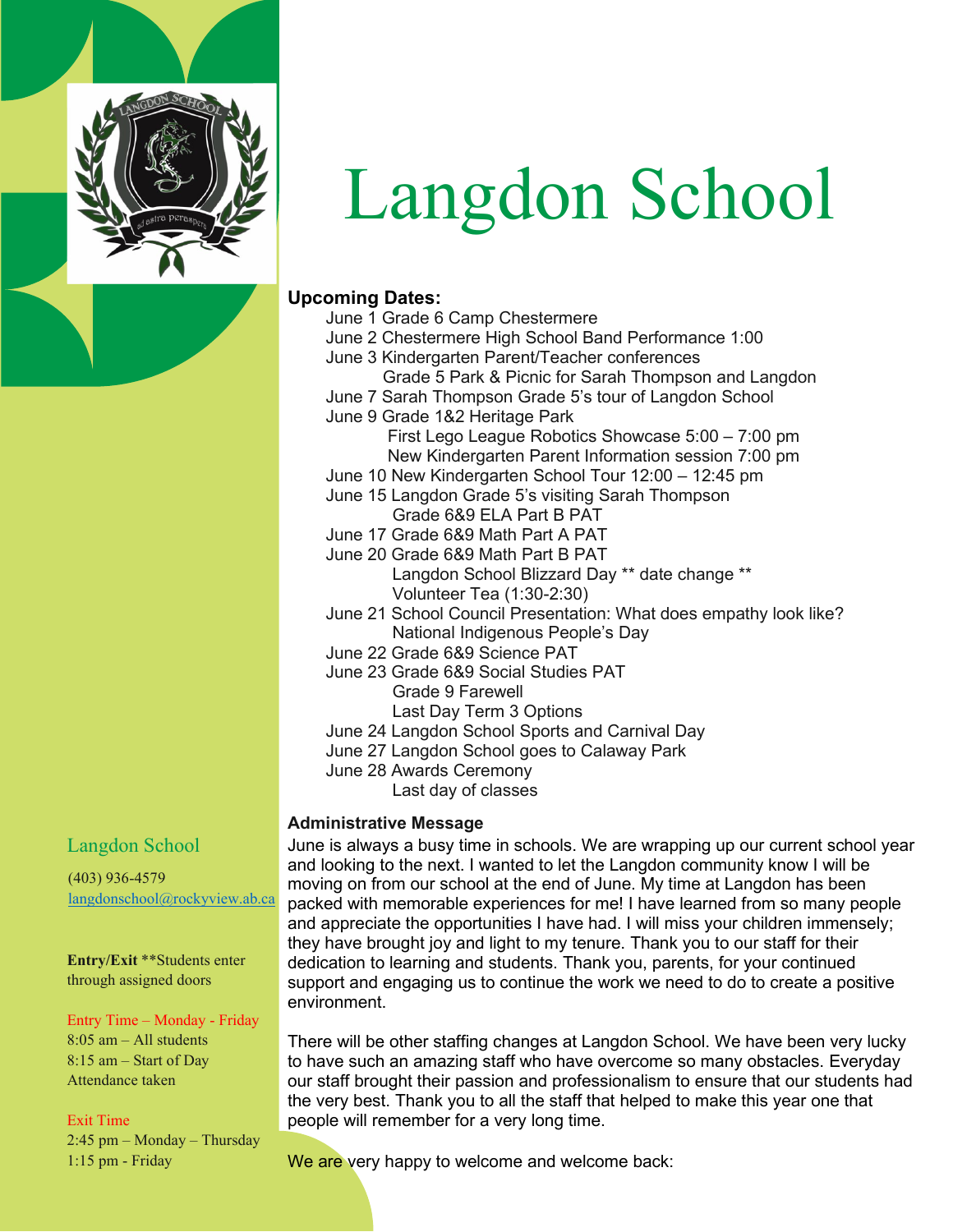

#### **Lates**

It is important that students arrive at school prior to 8:15 am. Student attendance is taken at 8:15 am then checked against the Safe Arrival app information prior to phone calls going out to parents.

Students arriving after 8:15 am are instructed to obtain a late slip from the front office where attendance adjustments are made indicating **late.**

**Nick MacDonald** – elementary generalist **Miranda Farmer** – middle school math and science **Courtney Kuyltjes** – middle school math and science **Malia Grey** – middle school language arts **Sandria Christie** – middle school math and science **Nikki Smart** – CDA

Part of the changes also means we have to say goodbye to some terrific staff that gave so much to us this year. We wish them all luck in their future endeavors, no matter what that might bring.

**Amy Dennis** – elementary grade 1&2 **Kim Jordan**- middle school math and science **Tracy Priolo** – educational assistant

#### **Warm Weather Wear**

Langdon School has a current dress code. We know it needs updating but the process has not started. We ask that all students wear shorts that adequately cover and make sure muscle shirts/tank tops cover midsections (a small gap between top of shorts and start of shirt not more than 2 inches) and are not gaping at the arms holes. We have relaxed the two finger rule for the width of straps for tops as they are hard to find. Logos and graphics on t-shirts must be school appropriate. Thanks for your support!

#### **Volunteer Tea!**

We are so BLOOMIN' grateful for our volunteers! We were lucky to welcome back so many volunteers this year to support students in many aspects of our school. Our volunteers bring a sense of connection and energy that help our students and staff. Thank you to all our volunteers in the school, on council, in society and coaches that helped to make this school a memorable one for so many. To show our appreciation, please join us in the learning commons June 20 from 1:30-2:30 for a small program. RSVP [ewolfenden@rockyview.ab.ca](mailto:ewolfenden@rockyview.ab.ca)

### **Calaway Park**

We are excited to have students and staff heading to Calaway Park for a schoolwide day of fun! Thanks, parent volunteers, for signing up for this trip. Due to limited space on the bus, parents are asked to drive to the park. I know this seems different from previous years, but, students are to take the bus **to and from** the park as part of a school-sponsored trip. Parents cannot drive students from a school sponsored trip due to RVS field trip insurance policy changes. Thanks for your understanding with this change.

Students and parents are welcome to use their park passes if they have them. Please print the QR code ahead of time or bring the code on a phone.

### **Wax Museum**

The students in 4/5F and 5C recently hosted Langdon School's annual Wax Museum. They shared presentations about famous and important Canadians to students and parents. This would not have been successful without the continued support from parents and the whole school community, so a huge shout-out to all who supported these 9 -12 year-olds in a variety of ways.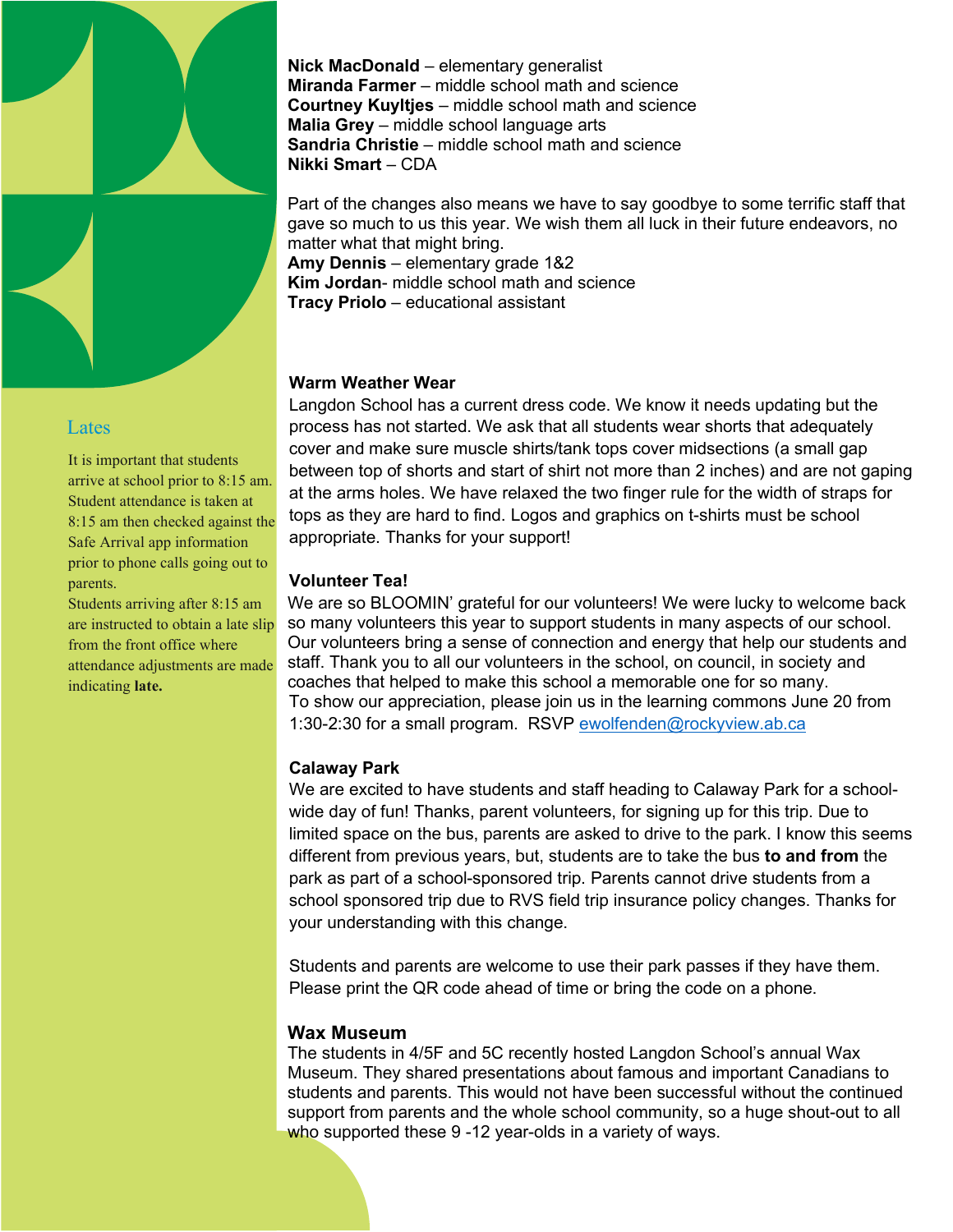

# **Alberta High School Rodeo**

We have two high school rodeo athletes that attend Langdon School and we just wanted to congratulate them on their accomplishments over this past season. Way to go Amiah Deeter-Shorhen and Lindsay Syntak! They both participated in Pole Bending, Breakaway Roping and Barrels.



## **Langdon School Council**

The final School Council meeting and AGM was held on Tuesday, May 31, 2022 at 7pm. All positions on the council are up for grabs so please check them out and get involved. Contact Norm Ellis if you have any questions, concerns or are interested in finding out more about any of the positions. Our mission statement is as follows: To encourage and enhance children's lives at Langdon School through discussion, creative ventures, and combined knowledge. Please get involved and have a say!

## **Learning Commons**

June is finally upon us, and what that means for our school library is we are starting the hunt for any lingering books that have not made their way back to the library yet. So, we are asking for your help Langdon School parents, please encourage your kids to look for any missing books and stuff their backpacks with them so they can return them to the school.

We are also collecting textbooks starting the week of June 13th, the exceptions obviously being any Grade 9's and 6's that are still using theirs to study for PATs. Please help your kids remember to bring those back as well.